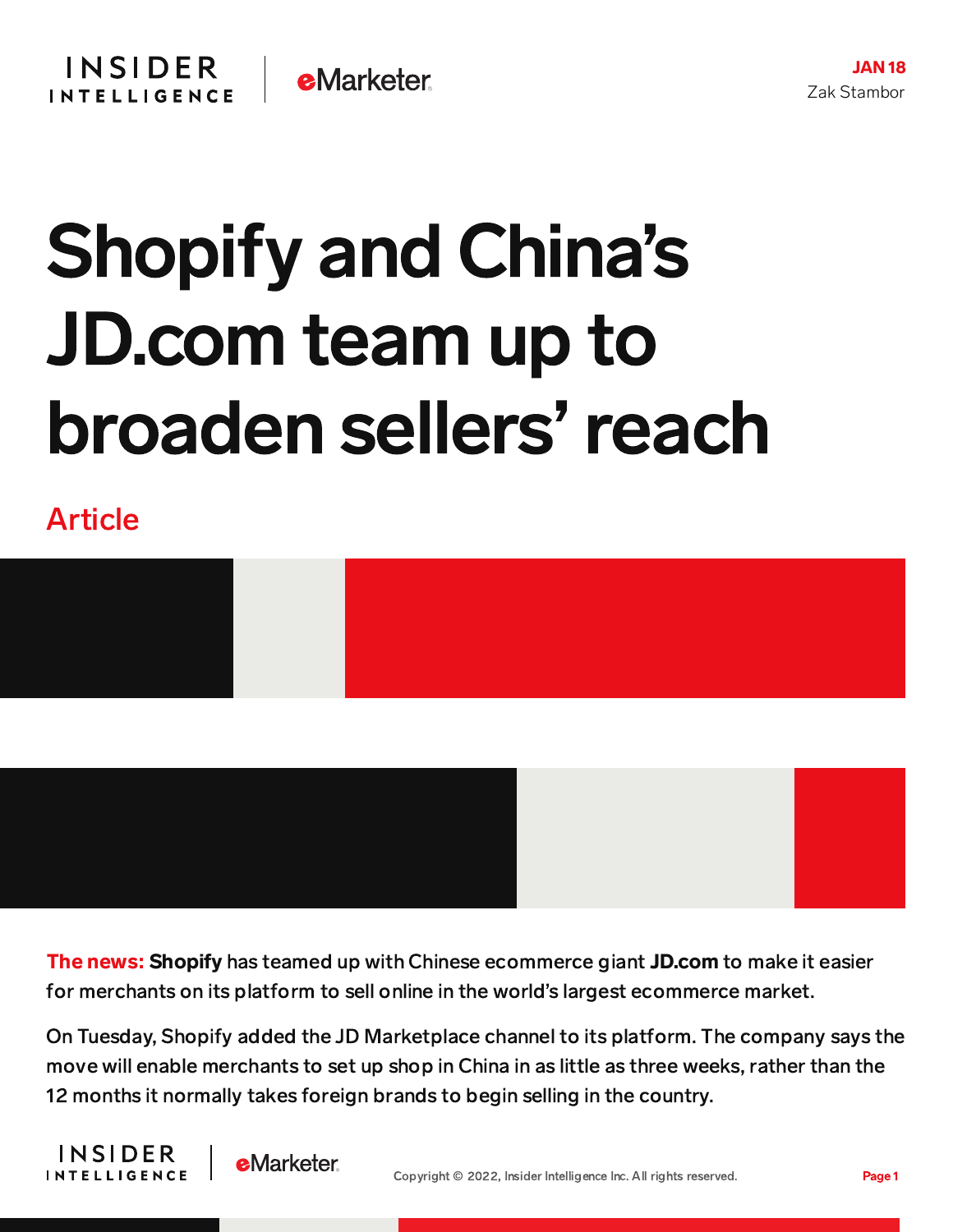The agreement aims to simplify the process by:

- Leveraging JD.com's logistics infrastructure, which includes its US warehouses, China-US cargo flights, and the company's more than 1,300 Chinese warehouses and 200,000 delivery personnel.
- Converting prices to local currency based on foreign exchange rates, typical category pricing, as well as the value-added (VAT) and consumption tax.
- Offering "intelligent translation" of product names and descriptions.



How we got here: Shopify is focused on removing many of the hurdles faced by merchants that seek to sell across borders—such as local regulations, taxes, and language issues—by developing a number of [cross-border](https://content-na1.emarketer.com/shopify-pushing-cross-border-commerce-bid-attract-larger-merchants) commerce features and functions. For example, it rolled out **Shopify Markets**, a global ecommerce hub for merchants, last September.

"The future of commerce is commerce everywhere—and that starts by removing barriers to entry to one of the most important ecommerce markets in the world," said **Aaron Brown**, vice president of Shopify, in a [statement.](https://news.shopify.com/shopify-and-jdcom-unlock-worlds-largest-e-commerce-market-for-merchants)

The agreement also comes amid a push by JD.com to broaden its international presence through relationships, such as the Shopify deal and strategic investments. For example, the



**e**Marketer